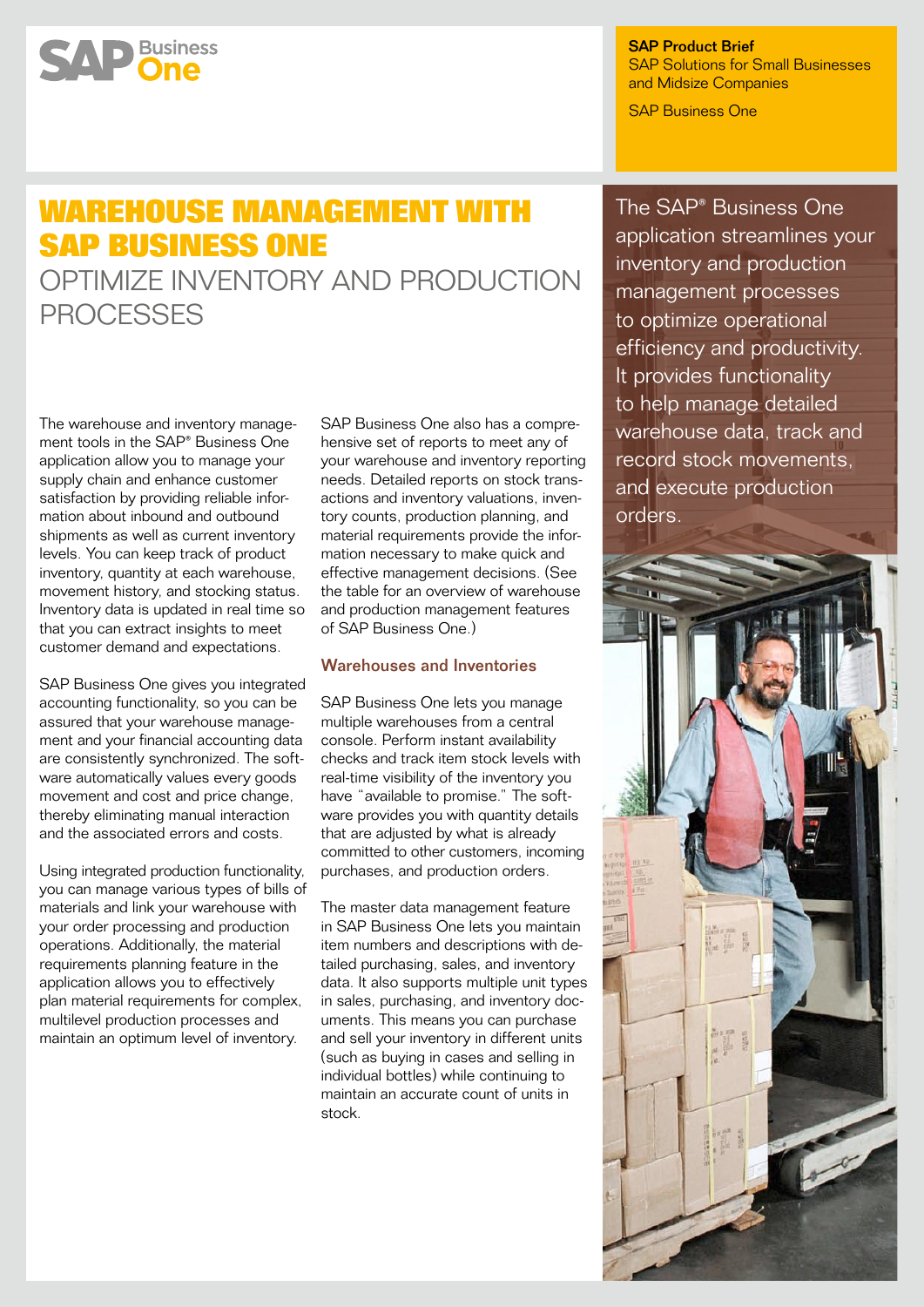### Warehouse and Production Management in SAP<sup>®</sup> Business One

| Warehouses and Inventories                                                                                    | <b>Stock Movements</b>                                                                     | <b>Production and Material Requirements</b><br>Planning (MRP)    |
|---------------------------------------------------------------------------------------------------------------|--------------------------------------------------------------------------------------------|------------------------------------------------------------------|
| Manage inventories in multiple warehouses<br>and locations using FIFO, moving average,<br>or standard costing | Record goods receipts and goods<br>issues, and track stock transfers<br>between warehouses | Create and maintain multilevel bills of<br>materials (BOMs)      |
| Maintain units of measure and item prices<br>in local and foreign currency                                    | Enable consignment, drop-ship, and<br>back-to-back orders                                  | Issue and release production orders<br>manually and by backflush |
| Implement serial and batch number<br>management                                                               | Use the pick-and-pack manager to fill<br>deliveries                                        | Plan material requirements using the<br>MRP wizard               |
| Generate comprehensive item list,<br>transaction, and valuation reports                                       | Perform inventory and cycle counts                                                         | Globally maintain prices for BOMs                                |

You can create an unlimited number of price lists, integrate multiple currencies, preassign prices to specific customers, and define discount rules that are automatically applied to transactions with vendors and customers. Special pricing tools allow you to manage discounts based on volume, cash, or customer accounts.

SAP Business One provides both serial and batch number management to track goods through the inventory cycle. Generate and assign serial or batch numbers for items received from vendors, and draw from available batches when items are released. To simplify tracking even further, SAP Business One allows you to integrate bar coding to pick or transfer items between locations.

Costing methods such as FIFO, moving average, and standard price are fully integrated to give you a deep understanding of your item costs so you can accurately define prices and item discounts.

### Stock Movements

SAP Business One records goods receipts and goods issues in any warehouse and allows you to track your stock transfers from one warehouse to another. By integrating individual item prices or price lists, the application simultaneously updates inventory valuation. SAP Business One also fully integrates inventory and accounting transactions. As a result, when stock levels are adjusted, inventory accounts are immediately credited or debited, and applicable inventory variances are accounted for as soon as a stock movement is posted.

The pick-and-pack manager in SAP Business One lets you quickly create pick lists and pull the listed items from the inventory.

Consignment and drop-ship orders are smoothly processed by creating dedicated customer warehouses.

You can perform cycle counts while orders are received and shipped, so that business activity does not have to be delayed to perform stocktaking. If the cycle count shows a level below the minimum stock point or a stock level discrepancy, the alerts management feature in SAP Business One can notify the designated warehouse roles and purchasing managers.

The inventory count functionality allows you to record initial quantities, perform inventory tracking, and post stock differences by warehouse, item, item group, vendor, or any custom-defined property. Stocktaking forms are generated and printed using the print layout designer in SAP Business One.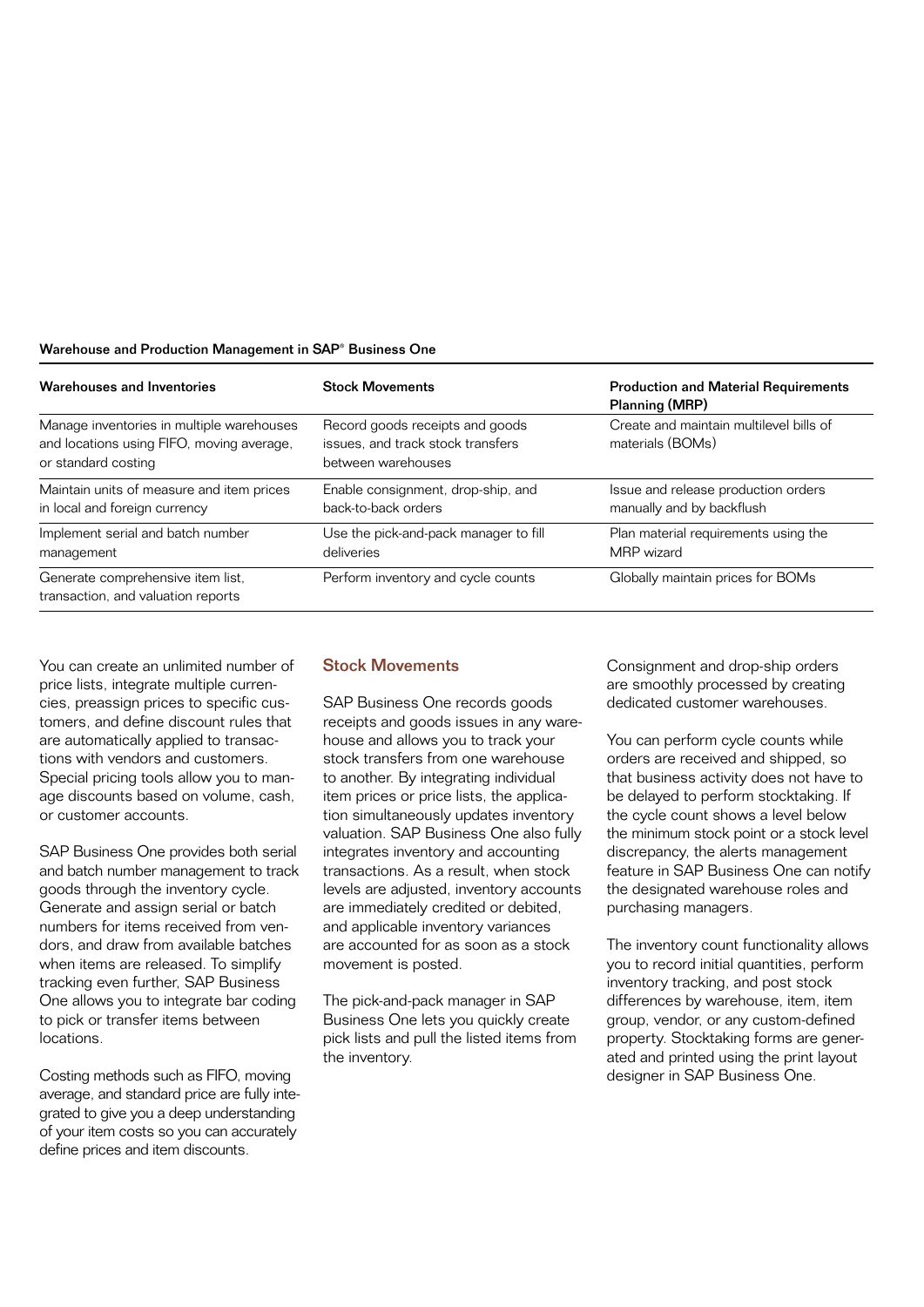### Production and Material Requirements Planning

SAP Business One supports all your basic requirements for production activities by enabling you to accurately and effectively manage bills of materials (BOMs), production orders, and material requirements.

The application simplifies definition and management of BOMs for production, assembly, and sales. For example, with a production bill of materials, you can readily document the type, quantity, and price of materials needed to manufacture the final products, as well as quantity availability. Once BOMs have been defined, production orders can be created and released based on them. Component needs, costs, and materials availability are automatically added to your work orders, enforcing accurate allocation of raw materials to products and volume control.

Production orders allow you to initiate and track the production process and effectively move the materials used in the process through your organization. For example, once a production order is released to the shop floor, SAP Business One can automatically issue transactions for components needed to produce the parts.

On the other hand, material requirements planning (MRP) functionality in SAP Business One allows you to plan your material requirements and maintain an optimum production plan for complex, multilevel production processes. It replaces informal, ad hoc production

scheduling with a more structured process using data from various sources across your business to create an accurate picture of your production and supply chain. Sources of data include: • Bills of materials

- 
- **Inventory data**
- Inputs from scheduled production and purchase orders
- Demand inputs from actual and forecasted orders

"We've reduced inventory by 25% because we were able to order items more efficiently. And this has allowed us to lower outof-stocks and reduce working capital."

Jason Dugan, CFO, Trudeau Distributing Company

Using the MRP wizard, you can specify timelines, stocks, and even data sources to be considered in planning. SAP Business One then takes this data, assembles it, and creates recommendations regarding your material needs – what you'll need and how much and when you'll need it. Once these recommendations are reviewed, the MRP functionality can automatically generate production and purchase orders needed to manufacture a final product in the quantity and time specified by the production schedule, taking into consideration all requirements for product components.

### Production and Warehouse **Reports**

Reporting tools in SAP Business One allow you to create sophisticated warehouse and production management reports. You can choose from a variety of report formats (such as PDF, Microsoft Word, Microsoft Excel) to display standard reports or incorporate them as dashboards. Use predefined templates to issue inventory status, audit, and valuation reports, as well as item and warehouse transaction lists. You can also generate production reports, such as production orders by status and BOM reports.

With "drag-and-relate" and interactive drill-down functionalities, you can click through relevant data and get answers quickly. For more advanced reporting, use the report designer to integrate custom queries, parameters, formulas, and layouts. The report organizer allows you to execute and manage your reports and efficiently distribute them to other users through report books.

Data in reports is refreshed in regular, predefined intervals, so you are constantly updated on inventory levels and production schedules.

To learn more about how SAP Business One can automate and optimize your warehouse management and production activities, call your SAP representative today or visit us on the Web at [www.sap.com/sme/solutions](www.sap.com/sme/solutions /businessone) [/businessone](www.sap.com/sme/solutions /businessone).